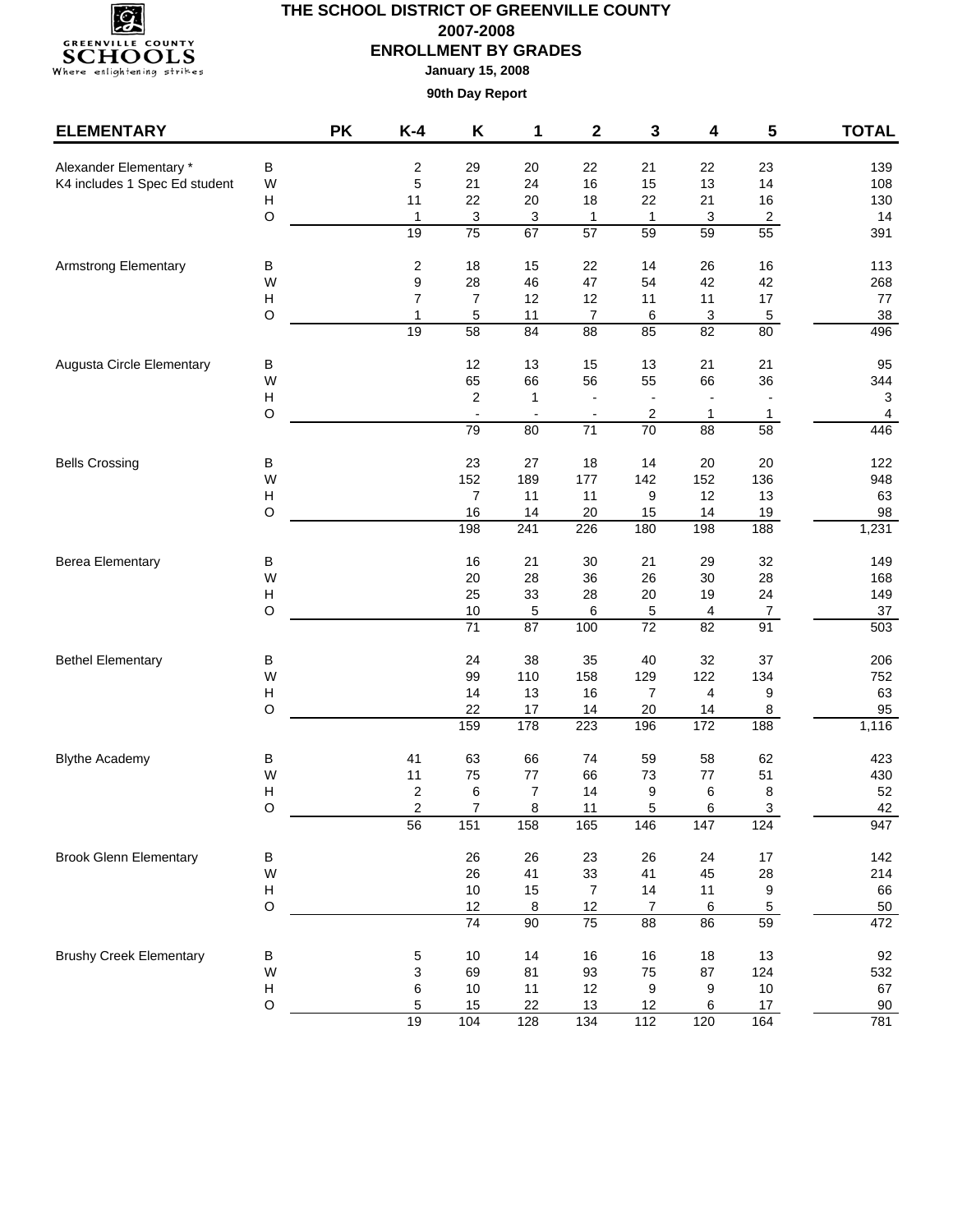

**January 15, 2008**

| <b>ELEMENTARY</b>                                          |                                | <b>PK</b>               | $K-4$                   | Κ                      | 1              | $\mathbf 2$             | 3                 | 4                    | 5                       | <b>TOTAL</b>     |
|------------------------------------------------------------|--------------------------------|-------------------------|-------------------------|------------------------|----------------|-------------------------|-------------------|----------------------|-------------------------|------------------|
| <b>Bryson Elementary</b>                                   | B                              |                         |                         | 21                     | 31             | 40                      | 40                | 27                   | 30                      | 189              |
|                                                            | W                              |                         |                         | 115                    | 131            | 121                     | 119               | 126                  | 111                     | 723              |
|                                                            | $\boldsymbol{\mathsf{H}}$      |                         |                         | 11                     | 15             | 13                      | 8                 | 11                   | 13                      | 71               |
|                                                            | $\circ$                        |                         |                         | 10                     | 7              | 7                       | 9                 | 9                    | 8                       | 50               |
|                                                            |                                |                         |                         | 157                    | 184            | 181                     | 176               | 173                  | 162                     | 1,033            |
| <b>Buena Vista Elementary</b>                              | в                              |                         |                         | 15                     | 20             | 14                      | 19                | 14                   | 14                      | 96               |
|                                                            | W                              |                         |                         | 78                     | 108            | 107                     | 115               | 106                  | 102                     | 616              |
|                                                            | H                              |                         |                         | 5                      | 11             | 10                      | 8                 | 9                    | 3                       | 46               |
|                                                            | $\circ$                        |                         |                         | 18<br>116              | 22<br>161      | 12<br>$\frac{1}{143}$   | 20<br>162         | 10<br>$\frac{1}{39}$ | 13<br>132               | 95<br>853        |
| <b>Chandler Creek Elementary</b>                           |                                |                         |                         | 35                     | 28             | 25                      | 19                | 16                   | 28                      | 152              |
|                                                            | В<br>W                         |                         | 1<br>6                  | 64                     | 88             | 78                      | 84                | 76                   | 93                      | 489              |
|                                                            | H                              |                         | 9                       | 36                     | 36             | 21                      | 25                | 20                   | 14                      | 161              |
|                                                            | $\circ$                        |                         | $\overline{4}$          | 5                      | 6              | 11                      | 4                 | 7                    | $\overline{\mathbf{c}}$ | 39               |
|                                                            |                                |                         | 20                      | 140                    | 158            | $\frac{1}{135}$         | $\overline{132}$  | 119                  | $\frac{1}{137}$         | 841              |
| Cherrydale Elementary*                                     | В                              |                         | 9                       | 27                     | 32             | 25                      | 29                | 29                   | 27                      | 178              |
| K4 has 1 Spec Ed Student                                   | W                              |                         | 12                      | 13                     | 26             | 23                      | 24                | 30                   | 25                      | 153              |
|                                                            | н                              |                         | 16                      | 28                     | 23             | 20                      | 16                | 9                    | 15                      | 127              |
|                                                            | $\circ$                        |                         | 3                       | 6                      | 4              | 6                       | 4                 | 5                    | 1                       | 29               |
|                                                            |                                |                         | $\overline{40}$         | $\overline{74}$        | 85             | $\overline{74}$         | $\overline{73}$   | 73                   | 68                      | 487              |
| Child Development Center*                                  | В                              | 30                      | 215                     |                        |                |                         |                   |                      |                         | 245              |
| K3 has 48 Spec Ed students                                 | W                              | 30                      | 217                     |                        |                |                         |                   |                      |                         | 247              |
| K4 has 65 Spec Ed students                                 | Н<br>$\circ$                   | 5                       | 148<br>62               |                        |                |                         |                   |                      |                         | 153<br>68        |
| (Note 1)                                                   |                                | 6<br>71                 | 642                     |                        |                |                         |                   |                      |                         | 713              |
| <b>Crestview Elementary</b>                                | В                              |                         |                         | 20                     | 41             | 28                      | 19                | 28                   | 27                      | 163              |
|                                                            | W                              |                         |                         | 60                     | 80             | 70                      | 61                | 67                   | 71                      | 409              |
|                                                            | H                              |                         |                         | 20                     | 18             | 14                      | 20                | 11                   | 14                      | 97               |
|                                                            | $\circ$                        |                         |                         | 8                      | 13             | 7                       | 7                 | 8                    | 7                       | 50               |
|                                                            |                                |                         |                         | 108                    | 152            | 119                     | 107               | 114                  | 119                     | $\overline{719}$ |
| Duncan Chapel Elementary *                                 | В                              |                         | 5                       | 25                     | 35             | 25                      | 23                | 24                   | 26                      | 163              |
| K3 are Spec Ed students                                    | W                              | $\overline{c}$          | 3                       | 58                     | 50             | 45                      | 56                | 49                   | 57                      | 320              |
|                                                            | Н                              |                         | $\overline{\mathbf{c}}$ | 26                     | 28             | 26                      | 18                | 24                   | 16                      | 140              |
| K4 has 10 Spec Ed students<br>East North Street Elementary | O                              |                         | $\boldsymbol{2}$        | 10                     | 12             | 8                       | 8                 | 5                    | 10                      | 55               |
|                                                            |                                | $\overline{\mathbf{c}}$ | $\overline{12}$         | 119                    | 125            | 104                     | 105               | 102                  | 109                     | 678              |
|                                                            | В                              |                         | $10\,$                  | 42                     | 56             | 43                      | 53                | 58                   | 54                      | 316              |
|                                                            | W<br>$\boldsymbol{\mathsf{H}}$ |                         | 3<br>18                 | $\boldsymbol{9}$<br>27 | 17<br>21       | 19<br>27                | 21<br>17          | 13<br>14             | 16<br>13                | 98<br>137        |
|                                                            | $\circ$                        |                         | $\overline{7}$          | 4                      | 5              | $\overline{\mathbf{c}}$ | 9                 | 4                    | $\overline{c}$          | 33               |
|                                                            |                                |                         | $\overline{38}$         | $\overline{82}$        | 99             | 91                      | 100               | 89                   | 85                      | 584              |
| Ellen Woodside Elementary                                  | B                              |                         | 4                       | 16                     | 19             | 22                      | 21                | 29                   | 17                      | 128              |
|                                                            | W                              |                         | 15                      | 78                     | 83             | 78                      | 90                | 83                   | 69                      | 496              |
|                                                            | $\boldsymbol{\mathsf{H}}$      |                         | $\mathbf{1}$            | 6                      | 6              | 8                       | 3                 | 8                    | 7                       | 39               |
|                                                            | $\circ$                        |                         |                         | $10$                   | 4              | 5                       | $\mathbf{1}$      | 8                    | $\overline{\mathbf{c}}$ | $30\,$           |
|                                                            |                                |                         | 20                      | 110                    | $\frac{1}{12}$ | 113                     | $\frac{115}{115}$ | 128                  | 95                      | 693              |
| Fork Shoals Elementary                                     | В                              |                         |                         | 9                      | 10             | 11                      | 16                | 16                   | 12                      | 74               |
|                                                            | W                              |                         |                         | 92                     | 114            | 109                     | 109               | 93                   | 94                      | 611              |
|                                                            | $\boldsymbol{\mathsf{H}}$      |                         |                         | 1                      | 6              | 5                       | 7                 | 4                    | 4                       | 27               |
|                                                            | O                              |                         |                         | 6<br>108               | 7<br>137       | 6<br>131                | 3<br>135          | 5<br>118             | $\overline{7}$<br>117   | 34<br>746        |
|                                                            |                                |                         |                         |                        |                |                         |                   |                      |                         |                  |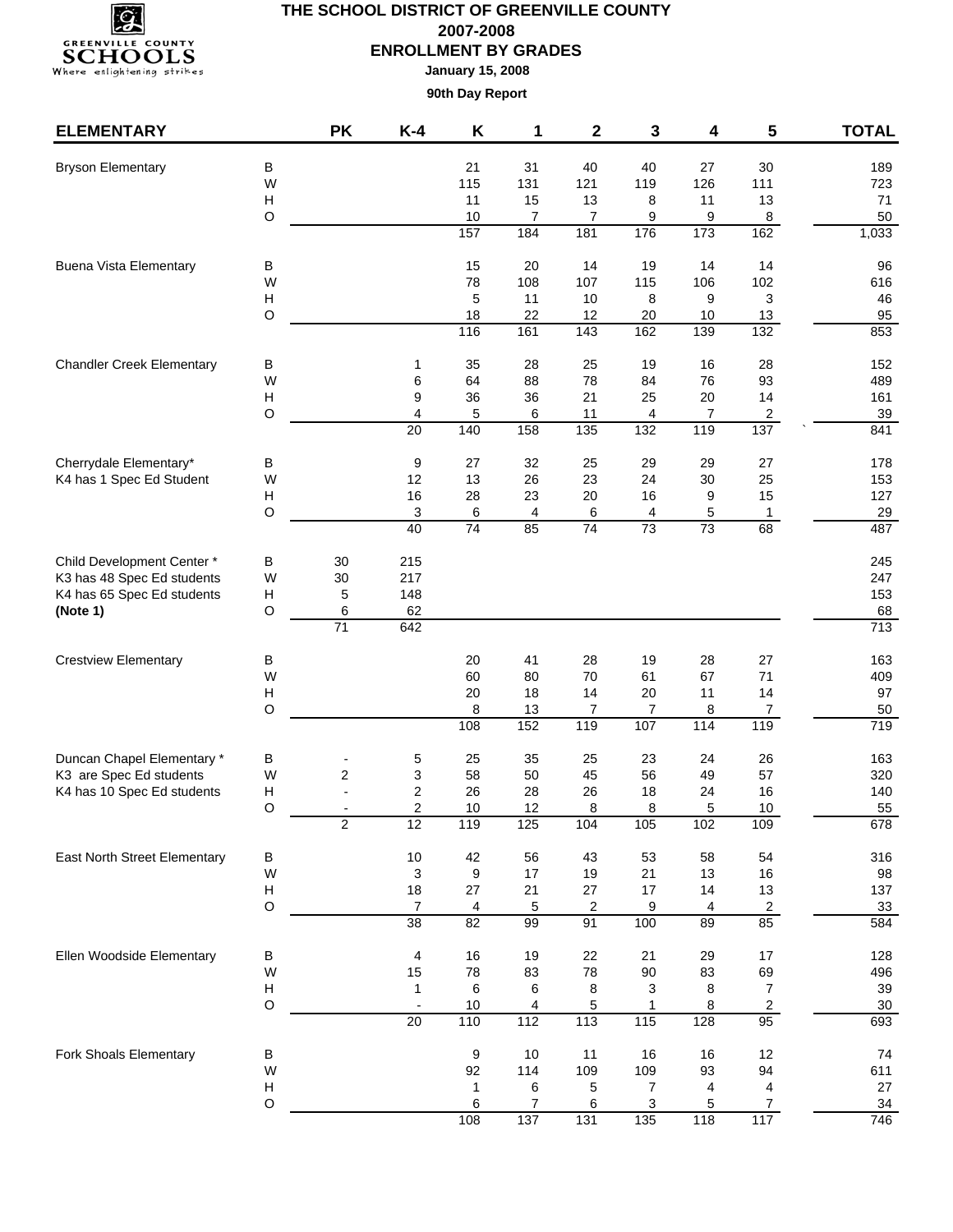

**January 15, 2008**

| <b>ELEMENTARY</b>                                   |                                                                                                                                                                                                                                                                                                                                                                                                                                                                                                                                                                                                                                                                                                                                                                                                                                                                                  | <b>PK</b>                                                                                                                                                                                                                                                               | $K-4$                          | K       | 1                     | $\mathbf{2}$         | 3                    | 4                      | 5                         | <b>TOTAL</b> |
|-----------------------------------------------------|----------------------------------------------------------------------------------------------------------------------------------------------------------------------------------------------------------------------------------------------------------------------------------------------------------------------------------------------------------------------------------------------------------------------------------------------------------------------------------------------------------------------------------------------------------------------------------------------------------------------------------------------------------------------------------------------------------------------------------------------------------------------------------------------------------------------------------------------------------------------------------|-------------------------------------------------------------------------------------------------------------------------------------------------------------------------------------------------------------------------------------------------------------------------|--------------------------------|---------|-----------------------|----------------------|----------------------|------------------------|---------------------------|--------------|
| Fountain Inn Elementary *                           | В                                                                                                                                                                                                                                                                                                                                                                                                                                                                                                                                                                                                                                                                                                                                                                                                                                                                                |                                                                                                                                                                                                                                                                         | 10                             | 35      | 37                    | 35                   | 37                   | 35                     | 41                        | 230          |
| K4 has 1 Spec Ed student                            | W                                                                                                                                                                                                                                                                                                                                                                                                                                                                                                                                                                                                                                                                                                                                                                                                                                                                                |                                                                                                                                                                                                                                                                         | 8                              | 89      | 94                    | 105                  | 99                   | 94                     | 109                       | 598          |
|                                                     | н                                                                                                                                                                                                                                                                                                                                                                                                                                                                                                                                                                                                                                                                                                                                                                                                                                                                                |                                                                                                                                                                                                                                                                         | $\overline{\mathbf{c}}$        | 6       | 6                     | 6                    | 4                    | 8                      | $\overline{7}$            | 39           |
|                                                     | O                                                                                                                                                                                                                                                                                                                                                                                                                                                                                                                                                                                                                                                                                                                                                                                                                                                                                |                                                                                                                                                                                                                                                                         | $\overline{\phantom{a}}$       | 3       | 6                     | 4                    | 7                    | 8                      | $\overline{a}$            | 30           |
|                                                     |                                                                                                                                                                                                                                                                                                                                                                                                                                                                                                                                                                                                                                                                                                                                                                                                                                                                                  |                                                                                                                                                                                                                                                                         |                                |         | 143                   | 150                  | $\frac{1}{147}$      | $\frac{145}{145}$      | 159                       | 897          |
| Gateway Elementary                                  | В                                                                                                                                                                                                                                                                                                                                                                                                                                                                                                                                                                                                                                                                                                                                                                                                                                                                                |                                                                                                                                                                                                                                                                         | 5                              | 13      | 17                    | 13                   | 16                   | 16                     | 6                         | 86           |
|                                                     |                                                                                                                                                                                                                                                                                                                                                                                                                                                                                                                                                                                                                                                                                                                                                                                                                                                                                  |                                                                                                                                                                                                                                                                         |                                |         | 85                    | 82                   | 83                   | 83                     | 78                        | 515          |
|                                                     |                                                                                                                                                                                                                                                                                                                                                                                                                                                                                                                                                                                                                                                                                                                                                                                                                                                                                  |                                                                                                                                                                                                                                                                         |                                |         | $\overline{7}$<br>5   | 10<br>5              | 6<br>6               | 4<br>8                 | 8<br>$\boldsymbol{7}$     | 49<br>44     |
|                                                     |                                                                                                                                                                                                                                                                                                                                                                                                                                                                                                                                                                                                                                                                                                                                                                                                                                                                                  |                                                                                                                                                                                                                                                                         | 40                             | 109     | 114                   | 110                  | 111                  | $\frac{111}{111}$      | 99                        | 694          |
|                                                     |                                                                                                                                                                                                                                                                                                                                                                                                                                                                                                                                                                                                                                                                                                                                                                                                                                                                                  |                                                                                                                                                                                                                                                                         |                                |         |                       | 41                   |                      |                        |                           |              |
| Greenbrier Elementary*<br>K3 has 4 Spec Ed students |                                                                                                                                                                                                                                                                                                                                                                                                                                                                                                                                                                                                                                                                                                                                                                                                                                                                                  |                                                                                                                                                                                                                                                                         |                                |         | 38<br>68              | 52                   | 45<br>66             | 33<br>55               | 58<br>55                  | 261<br>366   |
| K4 has 2 Spec Ed students                           |                                                                                                                                                                                                                                                                                                                                                                                                                                                                                                                                                                                                                                                                                                                                                                                                                                                                                  | $\overline{a}$                                                                                                                                                                                                                                                          |                                |         | 13                    | 13                   | 10                   | 14                     | 11                        | 82           |
|                                                     | $\overline{133}$<br>20<br>77<br>W<br>27<br>н<br>5<br>9<br>$\mathsf O$<br>$\ensuremath{\mathsf{3}}$<br>10<br>10<br>35<br>В<br>1<br>W<br>4<br>63<br>3<br>6<br>15<br>н<br>O<br>10<br>3<br>$\overline{\phantom{a}}$<br>123<br>$\overline{22}$<br>5<br>3<br>54<br>В<br>W<br>21<br>$\mathbf{1}$<br>13<br>37<br>н<br>O<br>4<br>$\overline{\phantom{a}}$<br>$\frac{116}{116}$<br>17<br>3<br>5<br>В<br>65<br>W<br>9<br>15<br>$\overline{c}$<br>H<br>$\overline{\mathbf{c}}$<br>$\mathbf{1}$<br>O<br>$\overline{\mathbf{c}}$<br>$\mathbf{1}$<br>11<br>$\overline{13}$<br>20<br>83<br>3<br>В<br>22<br>45<br>$\overline{7}$<br>W<br>1<br>10<br>21<br>21<br>н<br>$\overline{\phantom{0}}$<br>O<br>5<br>7<br>$\overline{\phantom{0}}$<br>$\overline{58}$<br>80<br>4<br>В<br>9<br>14<br>W<br>45<br>18<br>28<br>н<br>18<br>O<br>17<br>15<br>104<br>60<br>$\overline{\mathbf{c}}$<br>В<br>1<br>36 | 8                                                                                                                                                                                                                                                                       | 9                              | 14      | 11                    | $10$                 | 65                   |                        |                           |              |
|                                                     |                                                                                                                                                                                                                                                                                                                                                                                                                                                                                                                                                                                                                                                                                                                                                                                                                                                                                  | 115<br>127<br>$\overline{135}$<br>$\frac{1}{113}$<br>$\frac{1}{134}$<br>54<br>61<br>48<br>67<br>53<br>9<br>26<br>20<br>14<br>12<br>37<br>33<br>23<br>26<br>12<br>$\overline{\mathbf{c}}$<br>5<br>5<br>5<br>1<br>105<br>$\frac{125}{25}$<br>$\overline{79}$<br>96<br>108 |                                | 774     |                       |                      |                      |                        |                           |              |
| Grove Elementary                                    |                                                                                                                                                                                                                                                                                                                                                                                                                                                                                                                                                                                                                                                                                                                                                                                                                                                                                  |                                                                                                                                                                                                                                                                         |                                |         |                       |                      |                      |                        |                           | 340          |
|                                                     |                                                                                                                                                                                                                                                                                                                                                                                                                                                                                                                                                                                                                                                                                                                                                                                                                                                                                  |                                                                                                                                                                                                                                                                         |                                |         |                       |                      |                      |                        |                           | 103          |
|                                                     |                                                                                                                                                                                                                                                                                                                                                                                                                                                                                                                                                                                                                                                                                                                                                                                                                                                                                  |                                                                                                                                                                                                                                                                         |                                |         |                       |                      |                      |                        |                           | 181          |
|                                                     |                                                                                                                                                                                                                                                                                                                                                                                                                                                                                                                                                                                                                                                                                                                                                                                                                                                                                  |                                                                                                                                                                                                                                                                         |                                |         |                       |                      |                      |                        |                           | 22           |
|                                                     |                                                                                                                                                                                                                                                                                                                                                                                                                                                                                                                                                                                                                                                                                                                                                                                                                                                                                  |                                                                                                                                                                                                                                                                         |                                |         |                       |                      |                      |                        |                           | 646          |
| Heritage Elementary *<br>K3 has 5 Spec Ed students  |                                                                                                                                                                                                                                                                                                                                                                                                                                                                                                                                                                                                                                                                                                                                                                                                                                                                                  |                                                                                                                                                                                                                                                                         |                                |         | $\overline{7}$        | 11                   | 5                    | 5                      | 8                         | 44           |
|                                                     |                                                                                                                                                                                                                                                                                                                                                                                                                                                                                                                                                                                                                                                                                                                                                                                                                                                                                  |                                                                                                                                                                                                                                                                         |                                |         | 70                    | 86                   | 107                  | 98                     | 102                       | 552          |
|                                                     |                                                                                                                                                                                                                                                                                                                                                                                                                                                                                                                                                                                                                                                                                                                                                                                                                                                                                  |                                                                                                                                                                                                                                                                         |                                |         | 5<br>$\boldsymbol{7}$ | 3                    | 2                    | 4<br>4                 | $\overline{c}$            | 21<br>36     |
|                                                     |                                                                                                                                                                                                                                                                                                                                                                                                                                                                                                                                                                                                                                                                                                                                                                                                                                                                                  |                                                                                                                                                                                                                                                                         |                                |         | 89                    | 6<br>106             | 3<br>$\frac{1}{117}$ | 111                    | $\overline{c}$<br>114     | 653          |
|                                                     |                                                                                                                                                                                                                                                                                                                                                                                                                                                                                                                                                                                                                                                                                                                                                                                                                                                                                  |                                                                                                                                                                                                                                                                         |                                |         |                       |                      |                      |                        |                           |              |
| Hollis Academy *<br>K3 has 3 Spec Ed Student        |                                                                                                                                                                                                                                                                                                                                                                                                                                                                                                                                                                                                                                                                                                                                                                                                                                                                                  |                                                                                                                                                                                                                                                                         |                                |         | 45<br>11              | 66<br>12             | 42<br>14             | 48<br>$\overline{7}$   | 51<br>15                  | 322<br>77    |
| K4 has 6 Spec Ed students                           |                                                                                                                                                                                                                                                                                                                                                                                                                                                                                                                                                                                                                                                                                                                                                                                                                                                                                  |                                                                                                                                                                                                                                                                         |                                |         | $10$                  | 14                   | 22                   | 14                     | 11                        | 113          |
|                                                     |                                                                                                                                                                                                                                                                                                                                                                                                                                                                                                                                                                                                                                                                                                                                                                                                                                                                                  |                                                                                                                                                                                                                                                                         |                                |         | 4                     | 2                    | 5                    |                        | $\ensuremath{\mathsf{3}}$ | 26           |
|                                                     |                                                                                                                                                                                                                                                                                                                                                                                                                                                                                                                                                                                                                                                                                                                                                                                                                                                                                  |                                                                                                                                                                                                                                                                         |                                |         | $\overline{70}$       | 94                   | 83                   | 69                     | $\overline{80}$           | 538          |
| Lake Forest Elementary *                            |                                                                                                                                                                                                                                                                                                                                                                                                                                                                                                                                                                                                                                                                                                                                                                                                                                                                                  |                                                                                                                                                                                                                                                                         |                                |         | 8                     | 16                   | 18                   | 20                     | 19                        | 104          |
| K4 has 1 Spec Ed student                            |                                                                                                                                                                                                                                                                                                                                                                                                                                                                                                                                                                                                                                                                                                                                                                                                                                                                                  |                                                                                                                                                                                                                                                                         |                                |         | 54                    | 50                   | 40                   | 56                     | 49                        | 312          |
|                                                     |                                                                                                                                                                                                                                                                                                                                                                                                                                                                                                                                                                                                                                                                                                                                                                                                                                                                                  |                                                                                                                                                                                                                                                                         |                                |         | 31                    | 35                   | 18                   | 21                     | 16                        | 167          |
|                                                     |                                                                                                                                                                                                                                                                                                                                                                                                                                                                                                                                                                                                                                                                                                                                                                                                                                                                                  |                                                                                                                                                                                                                                                                         |                                |         | 15                    | 16                   | 15                   | $\overline{7}$         | 13                        | 98           |
|                                                     |                                                                                                                                                                                                                                                                                                                                                                                                                                                                                                                                                                                                                                                                                                                                                                                                                                                                                  |                                                                                                                                                                                                                                                                         |                                |         | 108                   | 117                  | 91                   | 104                    | 97                        | 681          |
| Mauldin Elementary *                                |                                                                                                                                                                                                                                                                                                                                                                                                                                                                                                                                                                                                                                                                                                                                                                                                                                                                                  |                                                                                                                                                                                                                                                                         |                                |         | 56                    | 37                   | 49                   | 51                     | 58                        | 290          |
| K3 are Spec Ed students                             | W                                                                                                                                                                                                                                                                                                                                                                                                                                                                                                                                                                                                                                                                                                                                                                                                                                                                                | $\overline{c}$                                                                                                                                                                                                                                                          | $\ensuremath{\mathsf{3}}$      | 84      | 92                    | 83                   | 100                  | 91                     | 102                       | 557          |
| K4 are Spec Ed students                             | н<br>O                                                                                                                                                                                                                                                                                                                                                                                                                                                                                                                                                                                                                                                                                                                                                                                                                                                                           | $\overline{a}$<br>$\blacksquare$                                                                                                                                                                                                                                        | $\blacksquare$<br>$\mathbf{1}$ | 9<br>31 | $\overline{7}$<br>19  | 12<br>21             | 13<br>23             | 15<br>18               | 18<br>15                  | 74<br>128    |
|                                                     |                                                                                                                                                                                                                                                                                                                                                                                                                                                                                                                                                                                                                                                                                                                                                                                                                                                                                  | 4                                                                                                                                                                                                                                                                       | $\overline{5}$                 | 160     | 174                   | 153                  | 185                  | 175                    | 193                       | 1,049        |
|                                                     | В                                                                                                                                                                                                                                                                                                                                                                                                                                                                                                                                                                                                                                                                                                                                                                                                                                                                                |                                                                                                                                                                                                                                                                         | 11                             | 16      | 30                    | 25                   | 23                   | 25                     | 13                        | 143          |
| Mitchell Road Elementary                            | W                                                                                                                                                                                                                                                                                                                                                                                                                                                                                                                                                                                                                                                                                                                                                                                                                                                                                |                                                                                                                                                                                                                                                                         | 9                              | 52      | 41                    | 54                   | 43                   | 42                     | 58                        | 299          |
|                                                     | н                                                                                                                                                                                                                                                                                                                                                                                                                                                                                                                                                                                                                                                                                                                                                                                                                                                                                |                                                                                                                                                                                                                                                                         | 15                             | 15      | 18                    | 10                   | 9                    | 12                     | 11                        | 90           |
|                                                     | O                                                                                                                                                                                                                                                                                                                                                                                                                                                                                                                                                                                                                                                                                                                                                                                                                                                                                |                                                                                                                                                                                                                                                                         | 5                              | 14      | $\boldsymbol{9}$      | 8                    | $\overline{7}$       | 5                      | $\mathbf{2}$              | 50           |
|                                                     |                                                                                                                                                                                                                                                                                                                                                                                                                                                                                                                                                                                                                                                                                                                                                                                                                                                                                  |                                                                                                                                                                                                                                                                         | 40                             | 97      | $\overline{98}$       | $\overline{97}$      | 82                   | 84                     | 84                        | 582          |
| Monaview Elementary                                 | В                                                                                                                                                                                                                                                                                                                                                                                                                                                                                                                                                                                                                                                                                                                                                                                                                                                                                |                                                                                                                                                                                                                                                                         | $\boldsymbol{7}$               | 11      | 11                    | 14                   | 14                   | 14                     | 17                        | 88           |
|                                                     | W                                                                                                                                                                                                                                                                                                                                                                                                                                                                                                                                                                                                                                                                                                                                                                                                                                                                                |                                                                                                                                                                                                                                                                         | 12                             | 23      | 23                    | 32                   | 29                   | $30\,$                 | 22                        | 171          |
|                                                     | H                                                                                                                                                                                                                                                                                                                                                                                                                                                                                                                                                                                                                                                                                                                                                                                                                                                                                |                                                                                                                                                                                                                                                                         | 15                             | 27      | 30                    | 28                   | 22                   | 27                     | 23                        | 172          |
|                                                     | O                                                                                                                                                                                                                                                                                                                                                                                                                                                                                                                                                                                                                                                                                                                                                                                                                                                                                |                                                                                                                                                                                                                                                                         | 3<br>$\overline{37}$           | 6<br>67 | 5<br>69               | $\blacksquare$<br>74 | $\mathbf{1}$<br>66   | $\mathbf{1}$<br>$72\,$ | $\overline{3}$<br>65      | 19<br>450    |
|                                                     |                                                                                                                                                                                                                                                                                                                                                                                                                                                                                                                                                                                                                                                                                                                                                                                                                                                                                  |                                                                                                                                                                                                                                                                         |                                |         |                       |                      |                      |                        |                           |              |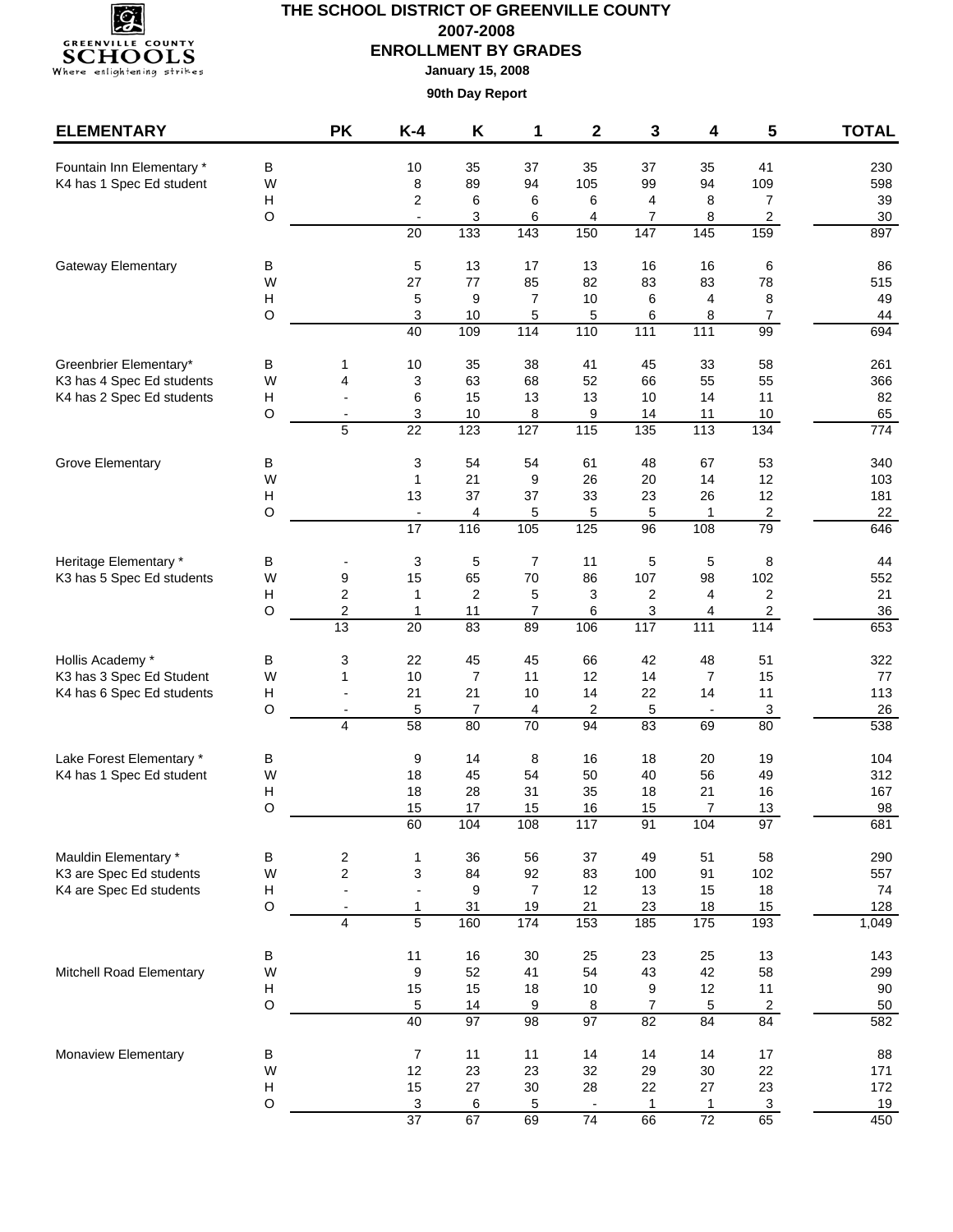

**January 15, 2008**

| <b>ELEMENTARY</b>                                                                                                                           |                           | <b>PK</b>                                | $K-4$                          | K                         | 1                      | 2                      | 3                        | 4                             | 5                                            | <b>TOTAL</b> |
|---------------------------------------------------------------------------------------------------------------------------------------------|---------------------------|------------------------------------------|--------------------------------|---------------------------|------------------------|------------------------|--------------------------|-------------------------------|----------------------------------------------|--------------|
| Mountain View Elementary                                                                                                                    | B                         |                                          | 6                              | 2                         | $\overline{2}$         | 5                      | 8                        | 4                             | 3                                            | 30           |
|                                                                                                                                             | W                         |                                          | 24                             | 116                       | 126                    | 122                    | 122                      | 118                           | 115                                          | 743          |
|                                                                                                                                             | $\boldsymbol{\mathsf{H}}$ |                                          | 5                              | 3                         | 8                      | 4                      | 5                        | 5                             | $\overline{\phantom{a}}$                     | $30\,$       |
|                                                                                                                                             | $\circ$                   |                                          | $\mathbf{1}$                   | $\overline{\mathbf{c}}$   | 3                      | 1                      | 5                        | 4                             | 3                                            | 19           |
|                                                                                                                                             |                           |                                          | $\overline{36}$                | 123                       | 139                    | $\overline{132}$       | 140                      | $\overline{131}$              | 121                                          | 822          |
| Oakview Elementary *                                                                                                                        | в                         |                                          | $\mathbf{1}$                   | 21                        | 15                     | 22                     | 22                       | 11                            | 24                                           | 116          |
| K4 has 6 Spec Ed students                                                                                                                   | W                         |                                          | 11                             | 147                       | 157                    | 169                    | 169                      | 155                           | 165                                          | 973          |
|                                                                                                                                             | $\boldsymbol{\mathsf{H}}$ |                                          |                                | 9                         | 9                      | 9                      | 6                        | 11                            | 4                                            | 48           |
|                                                                                                                                             | $\mathsf O$               |                                          | 12                             | 21<br>198                 | 22<br>$\overline{203}$ | 20<br>220              | 21<br>$\overline{218}$   | 14<br>191                     | 15<br>$\overline{208}$                       | 113<br>1,250 |
|                                                                                                                                             |                           |                                          |                                |                           |                        |                        |                          |                               |                                              |              |
| Paris Elementary                                                                                                                            | В                         |                                          |                                | 8                         | 7                      | 13                     | 9                        | 11                            | 10                                           | 58           |
|                                                                                                                                             | W                         |                                          |                                | 74                        | 70                     | $77 \,$                | 72                       | 78                            | 62                                           | 433          |
|                                                                                                                                             | H                         |                                          |                                | 12                        | 9                      | 4                      | 4                        | 3                             | $\boldsymbol{7}$                             | 39           |
|                                                                                                                                             | $\circ$                   |                                          |                                | $\overline{7}$<br>101     | 1<br>$\overline{87}$   | 11<br>105              | 4<br>89                  | $\overline{\mathbf{c}}$<br>94 | $\ensuremath{\mathsf{3}}$<br>$\overline{82}$ | 28<br>558    |
|                                                                                                                                             |                           |                                          |                                |                           |                        |                        | 15                       |                               |                                              |              |
| Pelham Road Elementar                                                                                                                       | в<br>W                    |                                          |                                | 16<br>65                  | 19<br>83               | 17<br>63               | 83                       | 11<br>69                      | 12<br>89                                     | 90<br>452    |
|                                                                                                                                             | $\boldsymbol{\mathsf{H}}$ |                                          |                                | 8                         | 9                      | 4                      | 9                        | 5                             | 5                                            | 40           |
|                                                                                                                                             | $\circ$                   |                                          |                                | 15                        | 8                      | 5                      | 14                       | 17                            | 9                                            | 68           |
|                                                                                                                                             |                           |                                          |                                | 104                       | 119                    | 89                     | $\overline{121}$         | 102                           | 115                                          | 650          |
| Plain Elementary                                                                                                                            |                           |                                          |                                | 33                        | 22                     | 28                     | 34                       |                               | 38                                           |              |
|                                                                                                                                             | В<br>W                    |                                          |                                | 107                       | 112                    | 138                    | 112                      | 27<br>117                     | 110                                          | 182<br>696   |
|                                                                                                                                             | $\boldsymbol{\mathsf{H}}$ |                                          |                                | 9                         | 8                      | 11                     | 7                        | 13                            | 9                                            | 57           |
|                                                                                                                                             | $\circ$                   |                                          |                                | 6                         | 6                      | 6                      | 10                       | 7                             | 9                                            | 44           |
|                                                                                                                                             |                           |                                          |                                | 155                       | 148                    | 183                    | 163                      | 164                           | 166                                          | 979          |
| Robert E Cashion Elem.                                                                                                                      | B                         |                                          | 9                              | 54                        | 45                     | 45                     | 52                       | 43                            | 44                                           | 292          |
|                                                                                                                                             | W                         |                                          | 4                              | 34                        | 53                     | 44                     | 39                       | 57                            | 41                                           | 272          |
|                                                                                                                                             | H                         |                                          | 5                              | 9                         | 11                     | 19                     | 12                       | 15                            | 14                                           | 85           |
|                                                                                                                                             | $\circ$                   |                                          | $\overline{\phantom{a}}$<br>18 | 5<br>102                  | 4<br>113               | 6<br>$\frac{114}{114}$ | 6<br>109                 | 6<br>121                      | $\overline{\mathbf{c}}$<br>101               | 29<br>678    |
|                                                                                                                                             |                           |                                          |                                |                           |                        |                        |                          |                               |                                              |              |
|                                                                                                                                             | В                         |                                          | 1                              | 43                        | 47                     | 54                     | 36                       | 61                            | 39                                           | 281          |
|                                                                                                                                             | W                         |                                          | $\overline{2}$                 | 65                        | 76                     | 68                     | 75                       | 66                            | 62                                           | 414          |
|                                                                                                                                             | н                         |                                          |                                | 8                         | 10                     | 3                      | 4                        | 14                            | $\overline{7}$                               | 46           |
| Sara Collins Elementary *<br>K4 are Spec Ed students<br>Simpsonville Elementary *<br>K3 has 4 Spec Ed students<br>K4 has 3 Spec Ed students | $\circ$                   |                                          |                                | 15                        | 11                     | $\overline{8}$         | 2                        | $\overline{8}$                | 10                                           | <u>54</u>    |
|                                                                                                                                             |                           |                                          | $\overline{3}$                 | 131                       | 144                    | 133                    | 117                      | 149                           | 118                                          | 795          |
|                                                                                                                                             | В                         | 1                                        |                                | 23                        | 19                     | 16                     | 23                       | 20                            | 26                                           | 128          |
|                                                                                                                                             | W                         | 5                                        | $\mathbf 5$                    | 54                        | 58                     | 67                     | 86                       | 61                            | 75                                           | 411          |
|                                                                                                                                             | н<br>$\circ$              | $\mathbf{1}$<br>$\overline{\phantom{a}}$ | $\blacksquare$<br>1            | 14<br>13                  | 17                     | 10                     | 15<br>18                 | 9<br>4                        | 12<br>$\overline{5}$                         | 78           |
|                                                                                                                                             |                           | $\overline{7}$                           | 6                              | 104                       | 9<br>103               | 9<br>102               | 142                      | 94                            | 118                                          | 59<br>676    |
|                                                                                                                                             |                           |                                          |                                |                           |                        |                        |                          |                               |                                              |              |
| Skyland Elementary                                                                                                                          | В<br>W                    |                                          | $\overline{\mathbf{c}}$<br>26  | 5<br>94                   | 3<br>81                | $\overline{2}$<br>89   | 7<br>87                  | 4<br>84                       | 6<br>84                                      | 29<br>545    |
|                                                                                                                                             | н                         |                                          | $\overline{7}$                 | 3                         | $\overline{7}$         | 5                      | 2                        | 5                             | $\boldsymbol{7}$                             | 36           |
|                                                                                                                                             | $\mathsf O$               |                                          | 4                              | 3                         | 8                      | 4                      | 3                        | 5                             | $\mathbf 1$                                  | 28           |
|                                                                                                                                             |                           |                                          | 39                             | 105                       | 99                     | 100                    | 99                       | $\overline{98}$               | 98                                           | 638          |
| Slater Marietta Elementary                                                                                                                  | В                         |                                          | $\mathbf{1}$                   | $\ensuremath{\mathsf{3}}$ |                        | $\mathsf 3$            | $\overline{\phantom{a}}$ | $\boldsymbol{2}$              | 4                                            | 13           |
|                                                                                                                                             | W                         |                                          | 32                             | 64                        | 80                     | 73                     | 63                       | 66                            | 62                                           | 440          |
|                                                                                                                                             | Н                         |                                          | 6                              | 1                         | $10$                   | 3                      | 7                        | $\sqrt{2}$                    | 6                                            | 35           |
|                                                                                                                                             | $\circ$                   |                                          | $\overline{a}$                 | 5                         |                        | 3                      | 1                        | 2                             | 5                                            | $16\,$       |
|                                                                                                                                             |                           |                                          | 39                             | 73                        | 90                     | 82                     | $\overline{71}$          | 72                            | $\overline{77}$                              | 504          |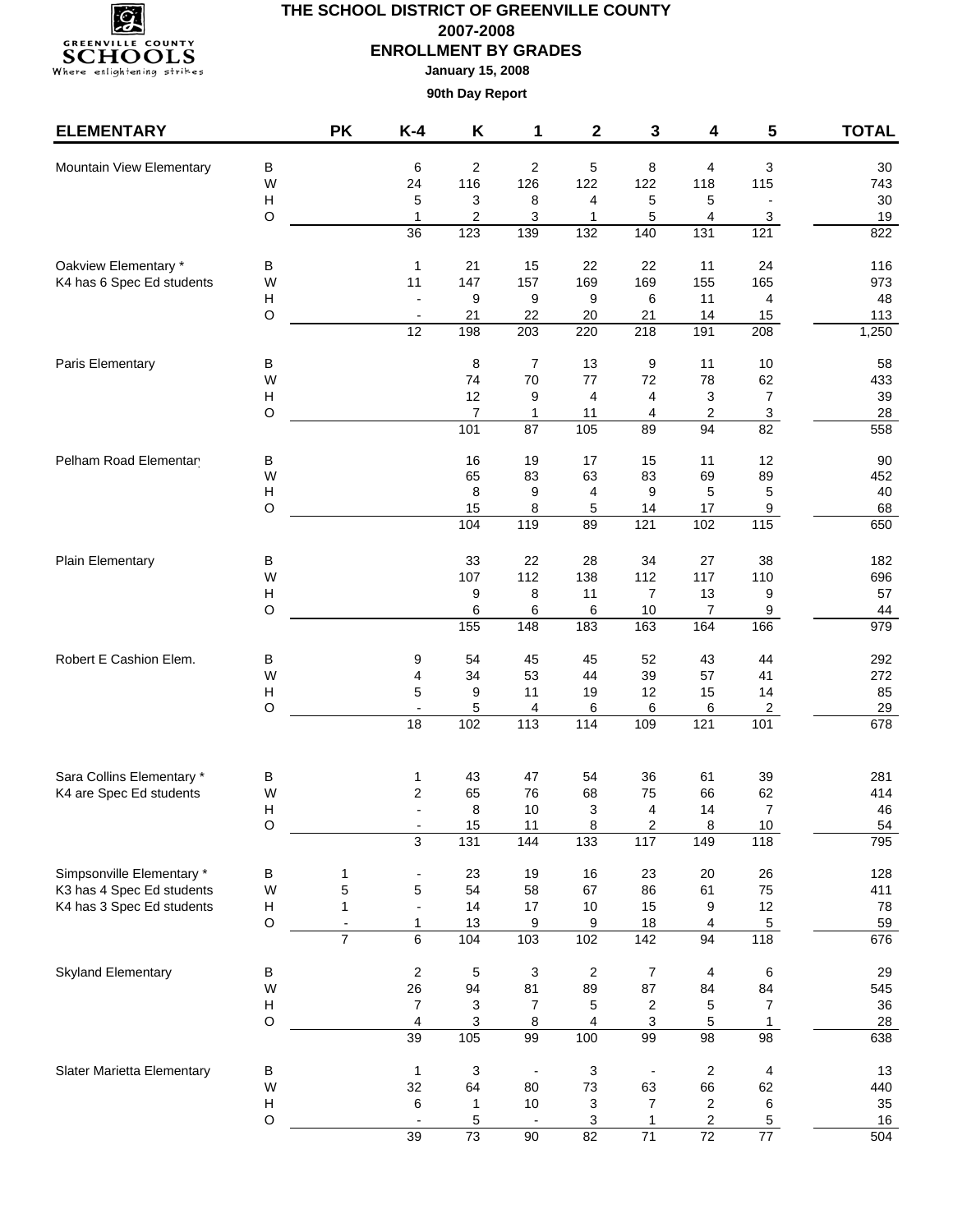

| <b>ELEMENTARY</b>              |                                                                                                                                                                                                                                                                                                                                                                                                                                                                                                                                                                                                                                                                                                                                                                                                                                                                                                                                                                                                                                                                                                                                                                                                                                                                                                                                                                                                                                                                                                                                                                                                                                                                                                                                                                                                                                                                                                                                                                                                                                                                                                                                                                                                                                                                                                                                                                                                                                                                                                                                                                                                                                                                                                                                                                                                                                                                             | <b>PK</b> | $K-4$                          | Κ       | 1                             | $\mathbf 2$       | 3                        | 4                        | 5                        | <b>TOTAL</b>     |
|--------------------------------|-----------------------------------------------------------------------------------------------------------------------------------------------------------------------------------------------------------------------------------------------------------------------------------------------------------------------------------------------------------------------------------------------------------------------------------------------------------------------------------------------------------------------------------------------------------------------------------------------------------------------------------------------------------------------------------------------------------------------------------------------------------------------------------------------------------------------------------------------------------------------------------------------------------------------------------------------------------------------------------------------------------------------------------------------------------------------------------------------------------------------------------------------------------------------------------------------------------------------------------------------------------------------------------------------------------------------------------------------------------------------------------------------------------------------------------------------------------------------------------------------------------------------------------------------------------------------------------------------------------------------------------------------------------------------------------------------------------------------------------------------------------------------------------------------------------------------------------------------------------------------------------------------------------------------------------------------------------------------------------------------------------------------------------------------------------------------------------------------------------------------------------------------------------------------------------------------------------------------------------------------------------------------------------------------------------------------------------------------------------------------------------------------------------------------------------------------------------------------------------------------------------------------------------------------------------------------------------------------------------------------------------------------------------------------------------------------------------------------------------------------------------------------------------------------------------------------------------------------------------------------------|-----------|--------------------------------|---------|-------------------------------|-------------------|--------------------------|--------------------------|--------------------------|------------------|
| <b>Sterling School</b>         |                                                                                                                                                                                                                                                                                                                                                                                                                                                                                                                                                                                                                                                                                                                                                                                                                                                                                                                                                                                                                                                                                                                                                                                                                                                                                                                                                                                                                                                                                                                                                                                                                                                                                                                                                                                                                                                                                                                                                                                                                                                                                                                                                                                                                                                                                                                                                                                                                                                                                                                                                                                                                                                                                                                                                                                                                                                                             |           |                                |         |                               |                   | 4                        | $\overline{a}$           |                          | 5                |
|                                | W                                                                                                                                                                                                                                                                                                                                                                                                                                                                                                                                                                                                                                                                                                                                                                                                                                                                                                                                                                                                                                                                                                                                                                                                                                                                                                                                                                                                                                                                                                                                                                                                                                                                                                                                                                                                                                                                                                                                                                                                                                                                                                                                                                                                                                                                                                                                                                                                                                                                                                                                                                                                                                                                                                                                                                                                                                                                           |           |                                |         |                               |                   | 65                       | $70\,$                   | 67                       | 202              |
|                                |                                                                                                                                                                                                                                                                                                                                                                                                                                                                                                                                                                                                                                                                                                                                                                                                                                                                                                                                                                                                                                                                                                                                                                                                                                                                                                                                                                                                                                                                                                                                                                                                                                                                                                                                                                                                                                                                                                                                                                                                                                                                                                                                                                                                                                                                                                                                                                                                                                                                                                                                                                                                                                                                                                                                                                                                                                                                             |           |                                |         |                               |                   | $\overline{\phantom{a}}$ | $\overline{\phantom{a}}$ | $\overline{\phantom{a}}$ |                  |
|                                |                                                                                                                                                                                                                                                                                                                                                                                                                                                                                                                                                                                                                                                                                                                                                                                                                                                                                                                                                                                                                                                                                                                                                                                                                                                                                                                                                                                                                                                                                                                                                                                                                                                                                                                                                                                                                                                                                                                                                                                                                                                                                                                                                                                                                                                                                                                                                                                                                                                                                                                                                                                                                                                                                                                                                                                                                                                                             |           |                                |         |                               |                   |                          |                          |                          | 13<br>220        |
|                                |                                                                                                                                                                                                                                                                                                                                                                                                                                                                                                                                                                                                                                                                                                                                                                                                                                                                                                                                                                                                                                                                                                                                                                                                                                                                                                                                                                                                                                                                                                                                                                                                                                                                                                                                                                                                                                                                                                                                                                                                                                                                                                                                                                                                                                                                                                                                                                                                                                                                                                                                                                                                                                                                                                                                                                                                                                                                             |           |                                |         |                               |                   |                          |                          |                          |                  |
| Stone Academy *                | B                                                                                                                                                                                                                                                                                                                                                                                                                                                                                                                                                                                                                                                                                                                                                                                                                                                                                                                                                                                                                                                                                                                                                                                                                                                                                                                                                                                                                                                                                                                                                                                                                                                                                                                                                                                                                                                                                                                                                                                                                                                                                                                                                                                                                                                                                                                                                                                                                                                                                                                                                                                                                                                                                                                                                                                                                                                                           |           | $\overline{\mathbf{c}}$        | 13      | 15                            | 20                | 21                       | 20                       | 32                       | 123              |
| K4 has 6 Spec Ed students      | В<br>$\mathbf{1}$<br>Н<br>$\circ$<br>5<br>3<br>5<br>74<br>73<br>73<br>57<br>73<br>56<br>W<br>4<br>45<br>70<br>65<br>$\boldsymbol{\mathsf{H}}$<br>3<br>3<br>3<br>4<br>$\mathbf{1}$<br>1<br>$\mathsf O$<br>$\boldsymbol{2}$<br>6<br>8<br>6<br>$\overline{7}$<br>$\sqrt{5}$<br>4<br>$\overline{9}$<br>95<br>101<br>67<br>84<br>$\overline{94}$<br>$\overline{96}$<br>34<br>39<br>38<br>29<br>22<br>39<br>В<br>45<br>64<br>51<br>58<br>W<br>54<br>69<br>$\overline{c}$<br>$\boldsymbol{\mathsf{H}}$<br>2<br>$\overline{\mathbf{c}}$<br>$\overline{\mathbf{c}}$<br>1<br>$\blacksquare$<br>$\circ$<br>$\overline{7}$<br>$\overline{\mathbf{c}}$<br>3<br>$\overline{c}$<br>6<br>4<br>107<br>$\overline{97}$<br>101<br>81<br>101<br>88<br>$\overline{7}$<br>15<br>B<br>$\mathbf 5$<br>21<br>15<br>$17$<br>14<br>W<br>$\ensuremath{\mathsf{3}}$<br>33<br>27<br>32<br>32<br>35<br>18<br>16<br>$\boldsymbol{\mathsf{H}}$<br>12<br>13<br>14<br>5<br>10<br>11<br>$\circ$<br>$\sqrt{2}$<br>$\overline{7}$<br>5<br>3<br>3<br>$\blacksquare$<br>$\overline{\phantom{a}}$<br>$\overline{20}$<br>$\overline{77}$<br>52<br>66<br>61<br>60<br>39<br>26<br>29<br>24<br>22<br>В<br>3<br>24<br>25<br>W<br>8<br>$70\,$<br>97<br>53<br>60<br>64<br>56<br>$\overline{7}$<br>5<br>11<br>13<br>$\overline{7}$<br>14<br>$\boldsymbol{\mathsf{H}}$<br>20<br>$\circ$<br>$\boldsymbol{2}$<br>11<br>$10$<br>9<br>11<br>4<br>$\overline{\mathbf{4}}$<br>112<br>141<br>105<br>$\overline{20}$<br>102<br>$\frac{1}{113}$<br>96<br>76<br>69<br>46<br>69<br>В<br>7<br>77<br>57<br>W<br>$\mathbf 5$<br>23<br>23<br>20<br>26<br>22<br>18<br>13<br>19<br>12<br>12<br>$\boldsymbol{\mathsf{H}}$<br>6<br>6<br>8<br>$\circ$<br>$\overline{\mathbf{c}}$<br>$10$<br>7<br>5<br>9<br>1<br>1<br>20<br>123<br>122<br>112<br>75<br>104<br>93<br>В<br>3<br>1<br>$\mathbf{1}$<br>$\overline{\phantom{a}}$<br>W<br>18<br>50<br>54<br>57<br>46<br>55<br>44<br>$\overline{\mathbf{c}}$<br>$\mathsf{H}$<br>$\mathbf{1}$<br>$\mathbf{1}$<br>$\mathbf{1}$<br>$\overline{\phantom{a}}$<br>$\overline{2}$<br>O<br>$\overline{2}$<br>1<br>1<br>1<br>$\overline{20}$<br>51<br>62<br>48<br>47<br>54<br>59<br>$\sf B$<br>$\overline{\mathbf{c}}$<br>$\overline{\mathbf{c}}$<br>6<br>$\boldsymbol{7}$<br>4<br>4<br>5<br>6<br>6<br>W<br>$\mathbf{1}$<br>6<br>5<br>$\overline{c}$<br>3<br>$\boldsymbol{\mathsf{H}}$<br>$\overline{\phantom{a}}$<br>$\overline{\phantom{a}}$<br>$\circ$<br>$\blacksquare$<br>$\overline{\phantom{a}}$<br>5<br>$\overline{7}$<br>13<br>11<br>13<br>10<br>B<br>3<br>28<br>40<br>36<br>36<br>32<br>45<br>W<br>$\boldsymbol{2}$<br>27<br>32<br>29<br>40<br>45<br>$30\,$<br>35<br>24<br>Н<br>14<br>27<br>39<br>23<br>36<br>$\circ$<br>5<br>$\mathsf 3$<br>$\mathbf{1}$<br>4<br>6<br>2<br>4<br>113<br>20<br>94<br>$111$<br>100<br>101<br>109<br>12<br>$\boldsymbol{9}$<br>$10\,$<br>B<br>$\mathbf{1}$<br>12<br>14<br>9 |           | 370                            |         |                               |                   |                          |                          |                          |                  |
|                                |                                                                                                                                                                                                                                                                                                                                                                                                                                                                                                                                                                                                                                                                                                                                                                                                                                                                                                                                                                                                                                                                                                                                                                                                                                                                                                                                                                                                                                                                                                                                                                                                                                                                                                                                                                                                                                                                                                                                                                                                                                                                                                                                                                                                                                                                                                                                                                                                                                                                                                                                                                                                                                                                                                                                                                                                                                                                             |           |                                |         |                               |                   |                          |                          |                          | 15<br>38         |
|                                |                                                                                                                                                                                                                                                                                                                                                                                                                                                                                                                                                                                                                                                                                                                                                                                                                                                                                                                                                                                                                                                                                                                                                                                                                                                                                                                                                                                                                                                                                                                                                                                                                                                                                                                                                                                                                                                                                                                                                                                                                                                                                                                                                                                                                                                                                                                                                                                                                                                                                                                                                                                                                                                                                                                                                                                                                                                                             |           |                                |         |                               |                   |                          |                          |                          | 546              |
| Sue Cleveland Elementary       |                                                                                                                                                                                                                                                                                                                                                                                                                                                                                                                                                                                                                                                                                                                                                                                                                                                                                                                                                                                                                                                                                                                                                                                                                                                                                                                                                                                                                                                                                                                                                                                                                                                                                                                                                                                                                                                                                                                                                                                                                                                                                                                                                                                                                                                                                                                                                                                                                                                                                                                                                                                                                                                                                                                                                                                                                                                                             |           |                                |         |                               |                   |                          |                          | 201                      |                  |
|                                |                                                                                                                                                                                                                                                                                                                                                                                                                                                                                                                                                                                                                                                                                                                                                                                                                                                                                                                                                                                                                                                                                                                                                                                                                                                                                                                                                                                                                                                                                                                                                                                                                                                                                                                                                                                                                                                                                                                                                                                                                                                                                                                                                                                                                                                                                                                                                                                                                                                                                                                                                                                                                                                                                                                                                                                                                                                                             |           |                                |         |                               |                   |                          |                          |                          | 341              |
|                                |                                                                                                                                                                                                                                                                                                                                                                                                                                                                                                                                                                                                                                                                                                                                                                                                                                                                                                                                                                                                                                                                                                                                                                                                                                                                                                                                                                                                                                                                                                                                                                                                                                                                                                                                                                                                                                                                                                                                                                                                                                                                                                                                                                                                                                                                                                                                                                                                                                                                                                                                                                                                                                                                                                                                                                                                                                                                             |           |                                |         |                               |                   |                          |                          |                          | $\boldsymbol{9}$ |
|                                |                                                                                                                                                                                                                                                                                                                                                                                                                                                                                                                                                                                                                                                                                                                                                                                                                                                                                                                                                                                                                                                                                                                                                                                                                                                                                                                                                                                                                                                                                                                                                                                                                                                                                                                                                                                                                                                                                                                                                                                                                                                                                                                                                                                                                                                                                                                                                                                                                                                                                                                                                                                                                                                                                                                                                                                                                                                                             |           |                                |         |                               |                   |                          |                          |                          | 24<br>575        |
| <b>Summit Drive Elementary</b> |                                                                                                                                                                                                                                                                                                                                                                                                                                                                                                                                                                                                                                                                                                                                                                                                                                                                                                                                                                                                                                                                                                                                                                                                                                                                                                                                                                                                                                                                                                                                                                                                                                                                                                                                                                                                                                                                                                                                                                                                                                                                                                                                                                                                                                                                                                                                                                                                                                                                                                                                                                                                                                                                                                                                                                                                                                                                             |           |                                |         |                               |                   |                          |                          |                          | 94               |
|                                |                                                                                                                                                                                                                                                                                                                                                                                                                                                                                                                                                                                                                                                                                                                                                                                                                                                                                                                                                                                                                                                                                                                                                                                                                                                                                                                                                                                                                                                                                                                                                                                                                                                                                                                                                                                                                                                                                                                                                                                                                                                                                                                                                                                                                                                                                                                                                                                                                                                                                                                                                                                                                                                                                                                                                                                                                                                                             |           |                                |         |                               |                   |                          |                          |                          | 180              |
|                                |                                                                                                                                                                                                                                                                                                                                                                                                                                                                                                                                                                                                                                                                                                                                                                                                                                                                                                                                                                                                                                                                                                                                                                                                                                                                                                                                                                                                                                                                                                                                                                                                                                                                                                                                                                                                                                                                                                                                                                                                                                                                                                                                                                                                                                                                                                                                                                                                                                                                                                                                                                                                                                                                                                                                                                                                                                                                             |           |                                |         |                               |                   |                          |                          |                          | 81               |
|                                |                                                                                                                                                                                                                                                                                                                                                                                                                                                                                                                                                                                                                                                                                                                                                                                                                                                                                                                                                                                                                                                                                                                                                                                                                                                                                                                                                                                                                                                                                                                                                                                                                                                                                                                                                                                                                                                                                                                                                                                                                                                                                                                                                                                                                                                                                                                                                                                                                                                                                                                                                                                                                                                                                                                                                                                                                                                                             |           |                                |         |                               |                   |                          |                          |                          | $20\,$           |
|                                |                                                                                                                                                                                                                                                                                                                                                                                                                                                                                                                                                                                                                                                                                                                                                                                                                                                                                                                                                                                                                                                                                                                                                                                                                                                                                                                                                                                                                                                                                                                                                                                                                                                                                                                                                                                                                                                                                                                                                                                                                                                                                                                                                                                                                                                                                                                                                                                                                                                                                                                                                                                                                                                                                                                                                                                                                                                                             |           |                                |         |                               |                   |                          |                          |                          | 375              |
| <b>Taylors Elementary</b>      |                                                                                                                                                                                                                                                                                                                                                                                                                                                                                                                                                                                                                                                                                                                                                                                                                                                                                                                                                                                                                                                                                                                                                                                                                                                                                                                                                                                                                                                                                                                                                                                                                                                                                                                                                                                                                                                                                                                                                                                                                                                                                                                                                                                                                                                                                                                                                                                                                                                                                                                                                                                                                                                                                                                                                                                                                                                                             |           |                                |         |                               |                   |                          |                          |                          | 153              |
|                                |                                                                                                                                                                                                                                                                                                                                                                                                                                                                                                                                                                                                                                                                                                                                                                                                                                                                                                                                                                                                                                                                                                                                                                                                                                                                                                                                                                                                                                                                                                                                                                                                                                                                                                                                                                                                                                                                                                                                                                                                                                                                                                                                                                                                                                                                                                                                                                                                                                                                                                                                                                                                                                                                                                                                                                                                                                                                             |           |                                |         |                               |                   |                          |                          |                          | 408              |
|                                |                                                                                                                                                                                                                                                                                                                                                                                                                                                                                                                                                                                                                                                                                                                                                                                                                                                                                                                                                                                                                                                                                                                                                                                                                                                                                                                                                                                                                                                                                                                                                                                                                                                                                                                                                                                                                                                                                                                                                                                                                                                                                                                                                                                                                                                                                                                                                                                                                                                                                                                                                                                                                                                                                                                                                                                                                                                                             |           |                                |         |                               |                   |                          |                          |                          | $77\,$<br>51     |
|                                |                                                                                                                                                                                                                                                                                                                                                                                                                                                                                                                                                                                                                                                                                                                                                                                                                                                                                                                                                                                                                                                                                                                                                                                                                                                                                                                                                                                                                                                                                                                                                                                                                                                                                                                                                                                                                                                                                                                                                                                                                                                                                                                                                                                                                                                                                                                                                                                                                                                                                                                                                                                                                                                                                                                                                                                                                                                                             |           |                                |         |                               |                   |                          |                          |                          | 689              |
| Thomas E Kerns Elementary      |                                                                                                                                                                                                                                                                                                                                                                                                                                                                                                                                                                                                                                                                                                                                                                                                                                                                                                                                                                                                                                                                                                                                                                                                                                                                                                                                                                                                                                                                                                                                                                                                                                                                                                                                                                                                                                                                                                                                                                                                                                                                                                                                                                                                                                                                                                                                                                                                                                                                                                                                                                                                                                                                                                                                                                                                                                                                             |           |                                |         |                               |                   |                          |                          |                          | 401              |
|                                |                                                                                                                                                                                                                                                                                                                                                                                                                                                                                                                                                                                                                                                                                                                                                                                                                                                                                                                                                                                                                                                                                                                                                                                                                                                                                                                                                                                                                                                                                                                                                                                                                                                                                                                                                                                                                                                                                                                                                                                                                                                                                                                                                                                                                                                                                                                                                                                                                                                                                                                                                                                                                                                                                                                                                                                                                                                                             |           |                                |         |                               |                   |                          |                          |                          | 137              |
|                                |                                                                                                                                                                                                                                                                                                                                                                                                                                                                                                                                                                                                                                                                                                                                                                                                                                                                                                                                                                                                                                                                                                                                                                                                                                                                                                                                                                                                                                                                                                                                                                                                                                                                                                                                                                                                                                                                                                                                                                                                                                                                                                                                                                                                                                                                                                                                                                                                                                                                                                                                                                                                                                                                                                                                                                                                                                                                             |           |                                |         |                               |                   |                          |                          |                          | 76               |
|                                |                                                                                                                                                                                                                                                                                                                                                                                                                                                                                                                                                                                                                                                                                                                                                                                                                                                                                                                                                                                                                                                                                                                                                                                                                                                                                                                                                                                                                                                                                                                                                                                                                                                                                                                                                                                                                                                                                                                                                                                                                                                                                                                                                                                                                                                                                                                                                                                                                                                                                                                                                                                                                                                                                                                                                                                                                                                                             |           |                                |         |                               |                   |                          |                          |                          | 35<br>649        |
|                                |                                                                                                                                                                                                                                                                                                                                                                                                                                                                                                                                                                                                                                                                                                                                                                                                                                                                                                                                                                                                                                                                                                                                                                                                                                                                                                                                                                                                                                                                                                                                                                                                                                                                                                                                                                                                                                                                                                                                                                                                                                                                                                                                                                                                                                                                                                                                                                                                                                                                                                                                                                                                                                                                                                                                                                                                                                                                             |           |                                |         |                               |                   |                          |                          |                          |                  |
|                                |                                                                                                                                                                                                                                                                                                                                                                                                                                                                                                                                                                                                                                                                                                                                                                                                                                                                                                                                                                                                                                                                                                                                                                                                                                                                                                                                                                                                                                                                                                                                                                                                                                                                                                                                                                                                                                                                                                                                                                                                                                                                                                                                                                                                                                                                                                                                                                                                                                                                                                                                                                                                                                                                                                                                                                                                                                                                             |           |                                |         |                               |                   |                          |                          |                          | 5<br>324         |
| <b>Tigerville Elementary</b>   |                                                                                                                                                                                                                                                                                                                                                                                                                                                                                                                                                                                                                                                                                                                                                                                                                                                                                                                                                                                                                                                                                                                                                                                                                                                                                                                                                                                                                                                                                                                                                                                                                                                                                                                                                                                                                                                                                                                                                                                                                                                                                                                                                                                                                                                                                                                                                                                                                                                                                                                                                                                                                                                                                                                                                                                                                                                                             |           |                                |         |                               |                   |                          |                          |                          | 5                |
|                                |                                                                                                                                                                                                                                                                                                                                                                                                                                                                                                                                                                                                                                                                                                                                                                                                                                                                                                                                                                                                                                                                                                                                                                                                                                                                                                                                                                                                                                                                                                                                                                                                                                                                                                                                                                                                                                                                                                                                                                                                                                                                                                                                                                                                                                                                                                                                                                                                                                                                                                                                                                                                                                                                                                                                                                                                                                                                             |           |                                |         |                               |                   |                          |                          |                          | $\overline{7}$   |
|                                |                                                                                                                                                                                                                                                                                                                                                                                                                                                                                                                                                                                                                                                                                                                                                                                                                                                                                                                                                                                                                                                                                                                                                                                                                                                                                                                                                                                                                                                                                                                                                                                                                                                                                                                                                                                                                                                                                                                                                                                                                                                                                                                                                                                                                                                                                                                                                                                                                                                                                                                                                                                                                                                                                                                                                                                                                                                                             |           |                                |         |                               |                   |                          |                          |                          | 341              |
| <b>Washington Center</b>       |                                                                                                                                                                                                                                                                                                                                                                                                                                                                                                                                                                                                                                                                                                                                                                                                                                                                                                                                                                                                                                                                                                                                                                                                                                                                                                                                                                                                                                                                                                                                                                                                                                                                                                                                                                                                                                                                                                                                                                                                                                                                                                                                                                                                                                                                                                                                                                                                                                                                                                                                                                                                                                                                                                                                                                                                                                                                             |           |                                |         |                               |                   |                          |                          |                          | 25               |
|                                |                                                                                                                                                                                                                                                                                                                                                                                                                                                                                                                                                                                                                                                                                                                                                                                                                                                                                                                                                                                                                                                                                                                                                                                                                                                                                                                                                                                                                                                                                                                                                                                                                                                                                                                                                                                                                                                                                                                                                                                                                                                                                                                                                                                                                                                                                                                                                                                                                                                                                                                                                                                                                                                                                                                                                                                                                                                                             |           |                                |         |                               |                   |                          |                          |                          | 29               |
|                                |                                                                                                                                                                                                                                                                                                                                                                                                                                                                                                                                                                                                                                                                                                                                                                                                                                                                                                                                                                                                                                                                                                                                                                                                                                                                                                                                                                                                                                                                                                                                                                                                                                                                                                                                                                                                                                                                                                                                                                                                                                                                                                                                                                                                                                                                                                                                                                                                                                                                                                                                                                                                                                                                                                                                                                                                                                                                             |           |                                |         |                               |                   |                          |                          |                          | $\sqrt{5}$       |
|                                |                                                                                                                                                                                                                                                                                                                                                                                                                                                                                                                                                                                                                                                                                                                                                                                                                                                                                                                                                                                                                                                                                                                                                                                                                                                                                                                                                                                                                                                                                                                                                                                                                                                                                                                                                                                                                                                                                                                                                                                                                                                                                                                                                                                                                                                                                                                                                                                                                                                                                                                                                                                                                                                                                                                                                                                                                                                                             |           |                                |         |                               |                   |                          |                          |                          | 59               |
|                                |                                                                                                                                                                                                                                                                                                                                                                                                                                                                                                                                                                                                                                                                                                                                                                                                                                                                                                                                                                                                                                                                                                                                                                                                                                                                                                                                                                                                                                                                                                                                                                                                                                                                                                                                                                                                                                                                                                                                                                                                                                                                                                                                                                                                                                                                                                                                                                                                                                                                                                                                                                                                                                                                                                                                                                                                                                                                             |           |                                |         |                               |                   |                          |                          |                          |                  |
| Welcome Elementary             |                                                                                                                                                                                                                                                                                                                                                                                                                                                                                                                                                                                                                                                                                                                                                                                                                                                                                                                                                                                                                                                                                                                                                                                                                                                                                                                                                                                                                                                                                                                                                                                                                                                                                                                                                                                                                                                                                                                                                                                                                                                                                                                                                                                                                                                                                                                                                                                                                                                                                                                                                                                                                                                                                                                                                                                                                                                                             |           |                                |         |                               |                   |                          |                          |                          | 220              |
|                                |                                                                                                                                                                                                                                                                                                                                                                                                                                                                                                                                                                                                                                                                                                                                                                                                                                                                                                                                                                                                                                                                                                                                                                                                                                                                                                                                                                                                                                                                                                                                                                                                                                                                                                                                                                                                                                                                                                                                                                                                                                                                                                                                                                                                                                                                                                                                                                                                                                                                                                                                                                                                                                                                                                                                                                                                                                                                             |           |                                |         |                               |                   |                          |                          |                          | 205              |
|                                |                                                                                                                                                                                                                                                                                                                                                                                                                                                                                                                                                                                                                                                                                                                                                                                                                                                                                                                                                                                                                                                                                                                                                                                                                                                                                                                                                                                                                                                                                                                                                                                                                                                                                                                                                                                                                                                                                                                                                                                                                                                                                                                                                                                                                                                                                                                                                                                                                                                                                                                                                                                                                                                                                                                                                                                                                                                                             |           |                                |         |                               |                   |                          |                          |                          | 198<br>25        |
|                                |                                                                                                                                                                                                                                                                                                                                                                                                                                                                                                                                                                                                                                                                                                                                                                                                                                                                                                                                                                                                                                                                                                                                                                                                                                                                                                                                                                                                                                                                                                                                                                                                                                                                                                                                                                                                                                                                                                                                                                                                                                                                                                                                                                                                                                                                                                                                                                                                                                                                                                                                                                                                                                                                                                                                                                                                                                                                             |           |                                |         |                               |                   |                          |                          |                          | 648              |
| Westcliffe Elementary          |                                                                                                                                                                                                                                                                                                                                                                                                                                                                                                                                                                                                                                                                                                                                                                                                                                                                                                                                                                                                                                                                                                                                                                                                                                                                                                                                                                                                                                                                                                                                                                                                                                                                                                                                                                                                                                                                                                                                                                                                                                                                                                                                                                                                                                                                                                                                                                                                                                                                                                                                                                                                                                                                                                                                                                                                                                                                             |           |                                |         |                               |                   |                          |                          |                          | 67               |
|                                | W                                                                                                                                                                                                                                                                                                                                                                                                                                                                                                                                                                                                                                                                                                                                                                                                                                                                                                                                                                                                                                                                                                                                                                                                                                                                                                                                                                                                                                                                                                                                                                                                                                                                                                                                                                                                                                                                                                                                                                                                                                                                                                                                                                                                                                                                                                                                                                                                                                                                                                                                                                                                                                                                                                                                                                                                                                                                           |           | $10$                           | 21      | 16                            | 27                | 19                       | $17$                     | 23                       | 133              |
|                                | $\boldsymbol{\mathsf{H}}$                                                                                                                                                                                                                                                                                                                                                                                                                                                                                                                                                                                                                                                                                                                                                                                                                                                                                                                                                                                                                                                                                                                                                                                                                                                                                                                                                                                                                                                                                                                                                                                                                                                                                                                                                                                                                                                                                                                                                                                                                                                                                                                                                                                                                                                                                                                                                                                                                                                                                                                                                                                                                                                                                                                                                                                                                                                   |           | 9                              | $10$    | 18                            | $10$              | 16                       | 12                       | 11                       | 86               |
|                                | $\mathsf O$                                                                                                                                                                                                                                                                                                                                                                                                                                                                                                                                                                                                                                                                                                                                                                                                                                                                                                                                                                                                                                                                                                                                                                                                                                                                                                                                                                                                                                                                                                                                                                                                                                                                                                                                                                                                                                                                                                                                                                                                                                                                                                                                                                                                                                                                                                                                                                                                                                                                                                                                                                                                                                                                                                                                                                                                                                                                 |           | $\overline{\phantom{a}}$<br>20 | 3<br>46 | $\overline{\mathbf{c}}$<br>50 | $\mathbf 1$<br>50 | 3<br>47                  | $\overline{3}$<br>41     | $\mathbf{1}$<br>45       | 13<br>299        |
|                                |                                                                                                                                                                                                                                                                                                                                                                                                                                                                                                                                                                                                                                                                                                                                                                                                                                                                                                                                                                                                                                                                                                                                                                                                                                                                                                                                                                                                                                                                                                                                                                                                                                                                                                                                                                                                                                                                                                                                                                                                                                                                                                                                                                                                                                                                                                                                                                                                                                                                                                                                                                                                                                                                                                                                                                                                                                                                             |           |                                |         |                               |                   |                          |                          |                          |                  |